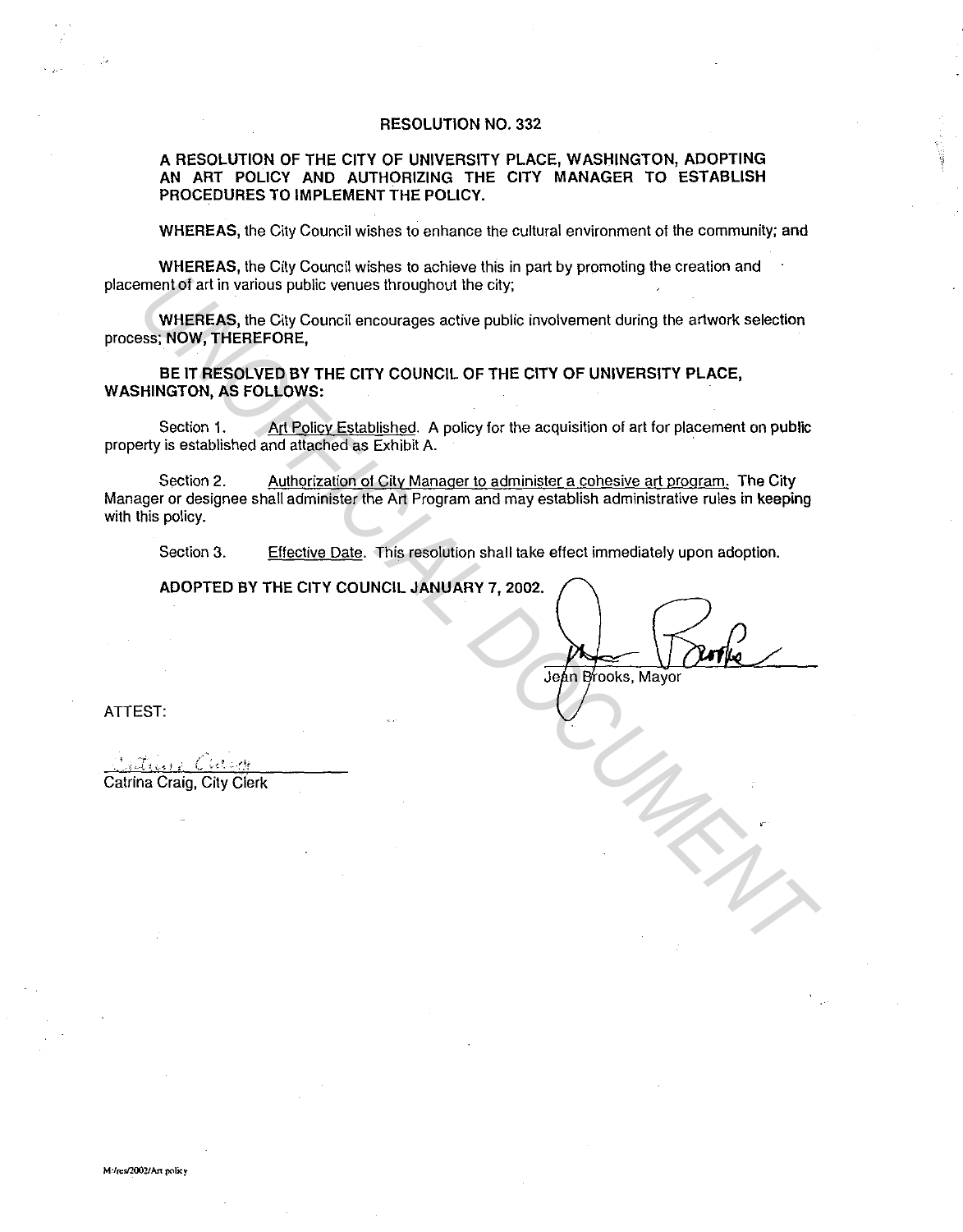| <b>TITLE:</b>               | <b>POLICY MANUAL SECTION &amp; NO.</b> |                        |
|-----------------------------|----------------------------------------|------------------------|
| <b>Art In Public Places</b> | .05.05                                 |                        |
| <b>APPROVED BY CITY MGR</b> | <b>REVISES OR SUPERSEDES</b>           | <b>EFFECTIVE DATE:</b> |
|                             | N/A                                    | January 7, 2002        |

# 1. PURPOSE

This document establishes policies and procedures for acquiring and displaying art on public property. It is the City's intention to enhance the cultural environment in the community by promoting the creation and placement of art in various public venues throughout the City. To protect the ever-changing needs of the public, this policy by necessity is a dynamic and flexible one. It recognizes that the City's need to use limited public spaces changes over time. The amount of funding available to the City to operate and maintain an arts program and to preserve a publicly owned arts collection also changes over time.

## 2. DEFINITIONS

- Acquisition: Procurement of artwork for the City of University Place's owned and/or loaned collection by either public or privately donated funds.
- Artwork: All forms of original visual and tactile art (e.g. paintings, photographs, sculptures, fountains, etc.) intended for display on public property.
- Disposal: Actions that result in the termination of ownership, sale, or transfer of legal possession of an artwork.
- City: City of University Place, Washington.
- Commissioned Art: Artwork acquired by the City through a contract that specifies parameters under which the artwork is created for the city.

## 3. POLICIES

## Overview

The City Council of the City of University Place, Washington – through the biennial budget and budget amendment processes, the Council's specifically reserved oversight function over certain city contracts, and the Council's express authority to approve donations made to the City - may participate in the acquisition of art. The Parks and Recreation Commission, by recommendations made to· the City Council, may assist in the acquisition of artwork for display in City parks. The City Council has directed the City Manager to administer and maintain a cohesive art program. The City Manager may designate other city staff to carry out this policy. **By and the City of University Place.** Washington in every the exact of the Digital and the City of University Place's owned and/or loaned collection by either the City of Driversity Place's owned and/or loaned collection

## Artwork Selection Process Policies

Meetings at which either the Parks and Recreation Commission or Council discuss art related issues including a possible acquisition of artwork are subject to the Open Public Meeting Act. The Council encourages active public involvement during the artwork selection process. The Parks and Recreation Commission or Council may invite art experts and/or citizens with special interests in an arts project to testify at such meetings.

In making a selection of artwork, the City may endeavor to include a broad cross section of interested parties, such as the Parks and Recreation Commission, Planning Commission, the general public, the business community, and the arts community. Further, the City may encourage collaboration between artists and design professionals, including architects, landscape architects, project mangers, and engineers as early in the selection process as practical.

When the City acquires a piece of artwork, it shall do so by a written agreement. A written agreement is required if the artwork is acquired either for a temporary showing on public property or for permanent acquisition by the City. The written agreement shall be approved as to form by the City Attorney. The agreement may include such terms as:

- 1. Period of time artwork is to be exhibited and/or stored.
- 2. Responsibility for costs including, but not limited to, required permits & approvals, site preparation, transportation, storage, installation, damage & liability insurance, maintenance, removal of the artwork, restoration of the site and any other associated costs.
- 3. Site location of the artwork.